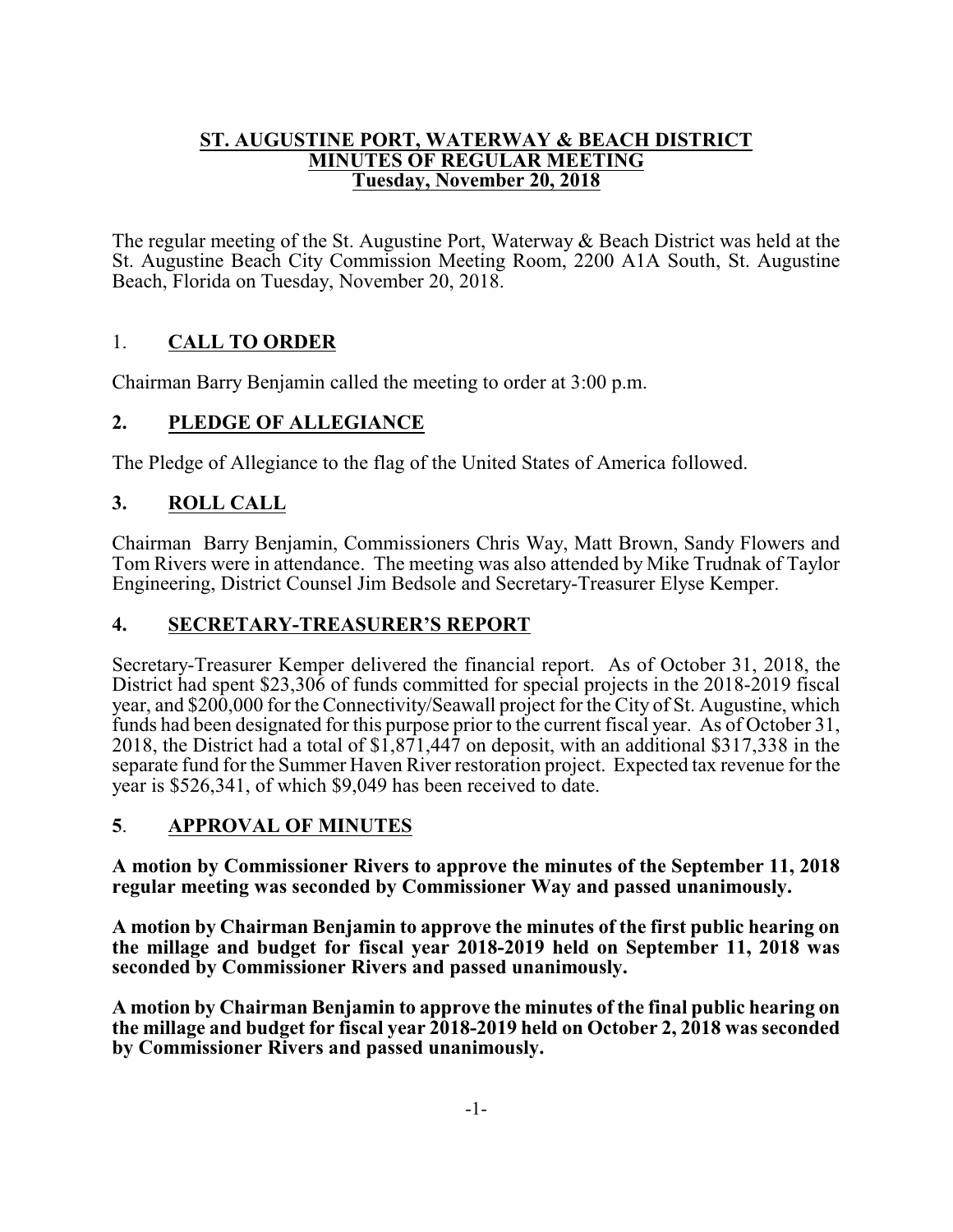**A motion by Chairman Benjamin to approve the minutes of the regular meeting of October 16, 2018 was seconded by Commissioner Rivers and passed unanimously.**

#### **6. ENGINEERING REPORT**

Mike Trudnak delivered the engineering report for Taylor Engineering. He said the only item is the completion phase of the Summer Haven River restoration which will commence after Thanksgiving. He said all of the equipment and supplies required to finish the job are now on site and ready.

## **7. OLD BUSINESS**

#### A. Police Boat - Jim Piggott

Jim Piggott, Director of General Services for the City of St. Augustine explained the city's police boat is old and in need of constant maintenance, thus hampering the city's ability to patrol local waters. He recounted that FIND had previously committed funds for a new motor, and the District had committed money for a kayak launch which was never used because the grant was shifted to hurricane repairs. The city still has FIND grants available and will pay for the kayak launch itself, but wants the District to contribute half the cost of a replacement police boat. The District's share will be about \$60,000.

Commissioner Flowers asked Mr. Piggott what kind of boat the city had in mind. Mr. Piggott said he did not have that information. In response to questions by Commissioner Way, Mr. Piggott said he did not know whether the boat would be new or used. Commissioner Way told Mr. Piggott to come back to the board when they had identified the boat the want to buy. Mr. Piggott said FIND had approved a grant for half the cost up to \$60,000 the previous year. FIND Commissioner Carl Blow appeared and stated FIND had approved the city for up to \$60,000 in funds for one-half the cost of a boat for inshore use.

Commissioner Flowers asked if there was a way to get a free go-fast boat from the State of Florida. Mr. Piggott said seized boats are sometimes available but usually require so much work that it is not economically feasible to accept them.

#### **A motion by Commissioner Rivers to approve up to \$60,000 in matching funds for the purchase of a boat for the St. Augustine Police Department was seconded by Chairman Benjamin and passed by a unanimous roll-call vote.**

In response to questions byCommissioner Flowers, Mr. Piggott said the old boat will be sold and that the city would return with documentation when the new boat is purchased.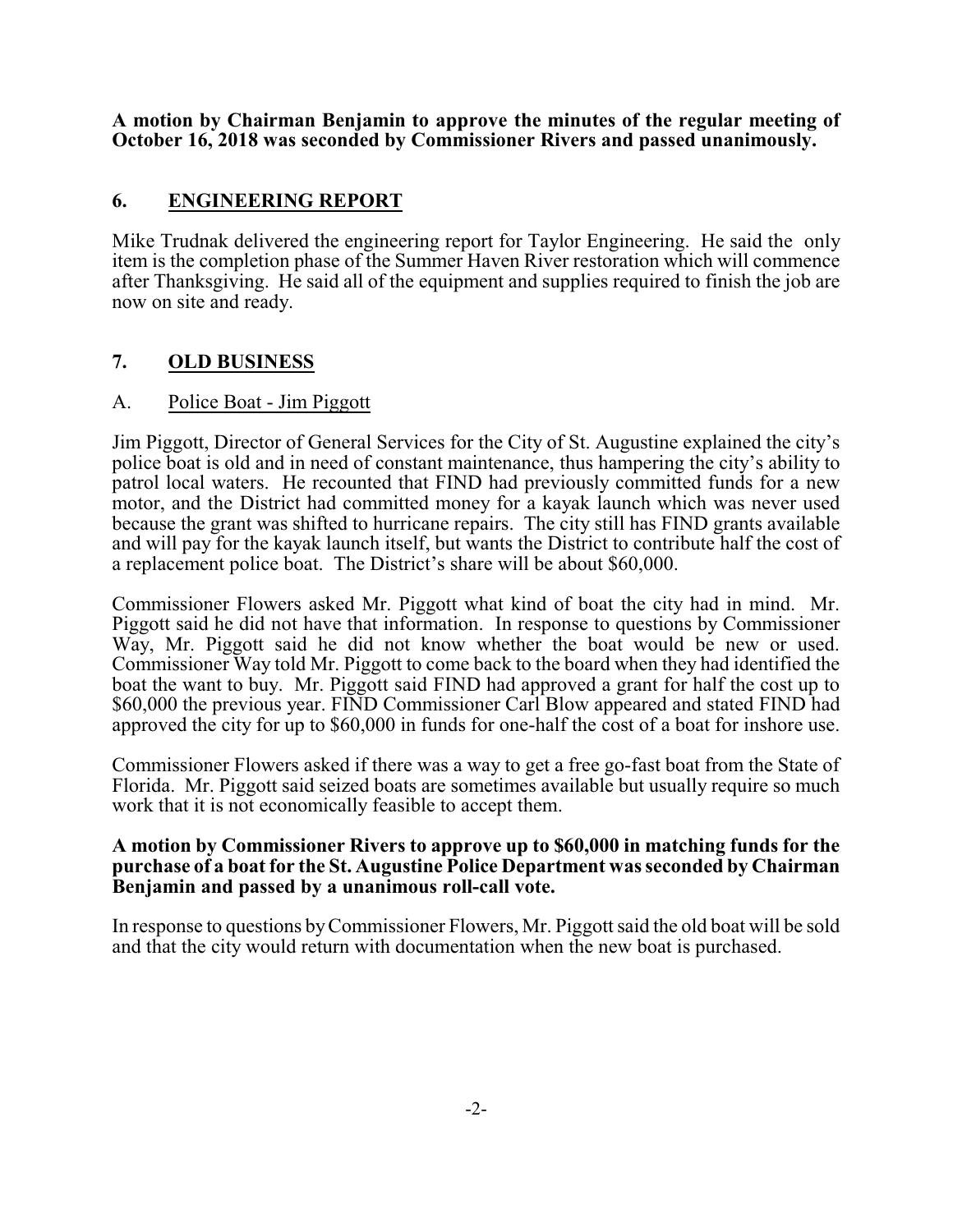#### B. Salt Run FIND Grant - Jim Piggott

Mr. Piggott said the city has a FIND grant for dredging Salt Run and needs a matching local grant of \$50,000. Commissioner Flowers asked whether the channel will be dredged all the way up to the Lighthouse Boat Ramp and how deep. Mr. Piggott said it is eleven feet deep all the way to the boat ramp because it silts in quickly. Commissioner Flowers said the area is primarily for recreational use and does not need eleven feet of depth. She said the commercial channel on the San Sebastian River is not that deep.

Carl Blow commented that the turns in the channel of the San Sebastian River have been dredged in the last few years because those were the only shallow spots. The San Sebastian contains the only areas of working waterfront in St. Johns County. He said Lighthouse Park contains the only boat ramp inside the city limits. Salt Run serves many recreational power boaters, kayakers, and others, and serves as the route for FIND's discharge pipes when dredging the Intracoastal Waterway.

Commissioner Flowers said large commercial boats cannot travel up the San Sebastian to the supply houses because of the restricted depth. Mr. Blow said he has spoken with business owners on the San Sebastian and that their only complaint was regarding a shallow spot near Oyster Creek. Commissioner Flowers said she has spoken to over three thousand people who are upset with the lack of access for commercial vessels in the San Sebastian.

#### **A motion by Commissioner Benjamin to approve \$50,000 in matching funds payable to the City of St. Augustine for dredging Salt Run was seconded by Commissioner Rivers and passed by a vote of 4 to 1.**

## **8. NEW BUSINESS**

## **A. FASD Workshop - Commissioner Rivers**

Commissioner Rivers reported he recently attended a workshop sponsored by the Florida Association of Special Districts. The workshop mainly covered how to propose and promote legislation. He said fifty percent of the users of facilities and waterways within the District are from outside the county and do not support the local tax base. He said expanding the District would increase the funds available to maintain and improve marine facilities in the entire county. He also spoke to St. Johns County's legislative representative, Cindy Stevenson, who asked himto attend the upcoming round table of local legislators and present his ideas. Commissioner Rivers asked the board for permission to do so. In response to questions from Commissioner Brown, Commissioner Rivers said expanding District boundaries county-wide is the only issue he would present. All commissioners voiced approval of this plan.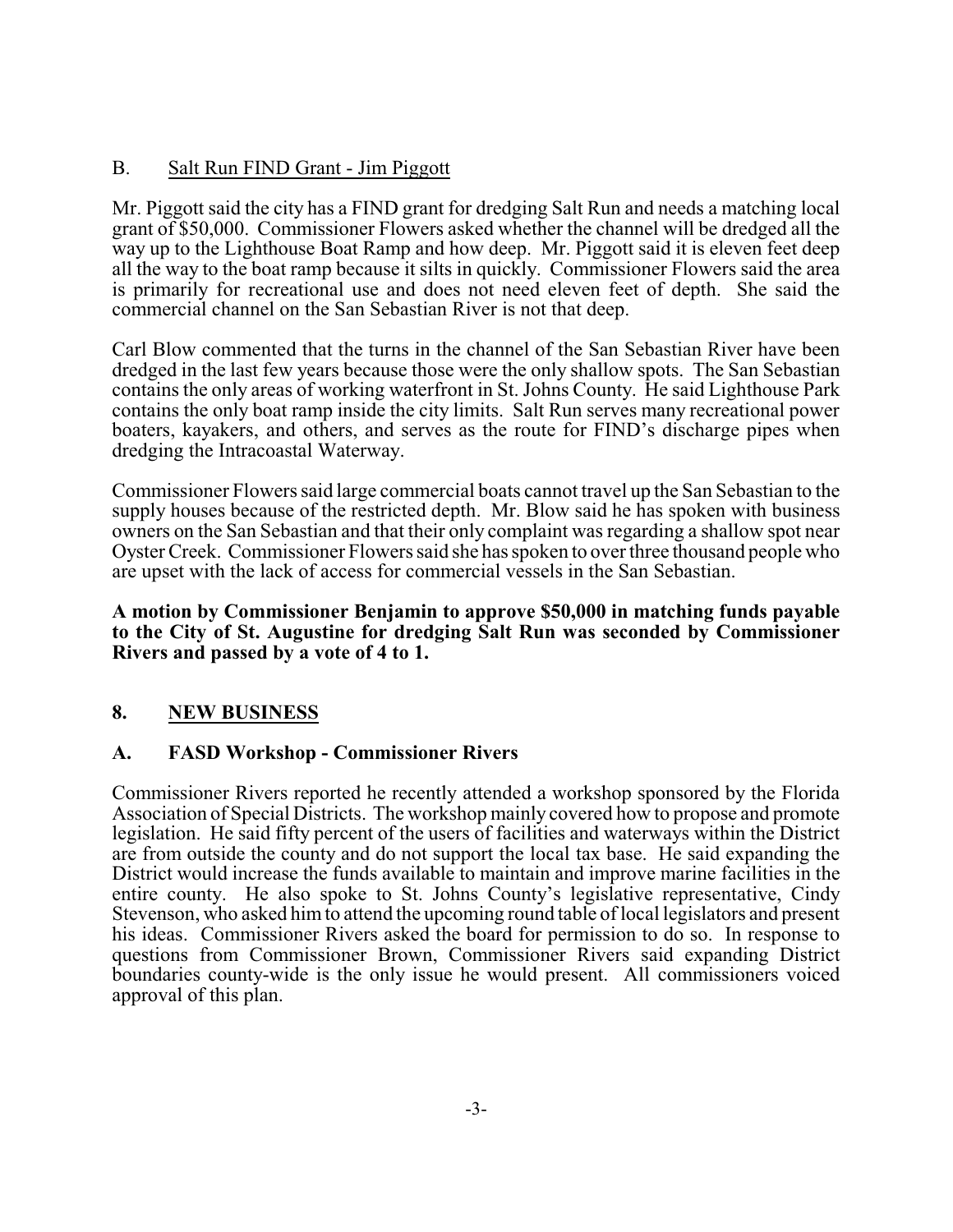**Commissioner Rivers then asked the board to approve the purchase of a plaque honoring Chairman Dixon's twenty years of service on the board. The request was approved by unanimous vote.**

**Chairman Benjamin moved to elect Commissioner Rivers Vice-Chairman of the board. The motion was approved by a 4-1 vote.**

#### **9. GOVERNMENT REPRESENTATIVE COMMENTS**

Teddy Meyer, St. Johns County Parks and Recreation Department, said his agency intends to improve existing boat ramps in the coming year and identified those as Palmetto, Vilano and Doug Crane Park, with the Doug Crane ramp planned to receive the most improvements. In response to questions fromCommissioner Flowers, Mr. Meyer said the improvements will include an aluminum gangway, a floating dock, and an expanded parking area, altogether totaling about \$140,000. The county wants the District to contribute half the cost. In response to questions from Commissioner Flowers, Mr. Meyer said a survey of 700 boat ramp users indicated the most pressing problem is parking, and that will be the county's first priority.

Commissioner Flowers asked whyhe was asking for \$70,000 now when two months ago they requested only \$30,000. Mr. Meyer initially said he did not know the answer but later explained that the county has since found they will be losing TDC funding and that their projected costs were under-estimated. She said she has talked to members of the St. Augustine South homeowners association and that they are in favor of only a small increase in parking capacity because of the restricted access through local residential streets.

Chairman Benjamin said Mr. Meyer's request and supporting information was too ambiguous for him to support. He said he would like to see more evidence of support from residents near the ramp and more details on the planned improvements. Commissioner Way agreed that more details are necessary, such as specific line items and plans. Commissioner Flowers asked for information on the number of parking places proposed. She said she has spoken to over three thousand people about this and the neighbors are tired of all the trailers coming down their streets. She asked why the county is not building ramps in other places. Mr. Meyer said land is too expensive to build new ramps. Carl Blow appeared on behalf of the Florida Inland Navigation District, and added to Mr. Meyers' comments about boat ramps by saying permits for boat ramps are often difficult or impossible to obtain.

Mr. Blow continued, saying the St. Augustine Inlet and the Intracoastal Waterway near Matanzas Inlet are the two most often dredged areas of the Florida ICW. He said Congress recently funded the removal of 30,000 cubic yards of sand from St. Augustine Inlet and 50,000 cubic yards from near Matanzas Inlet. The sand will be placed on Anastasia State Park beaches and the beach at Summer Haven. These projects will occur in 2019. He said the location of the placement of sand on Summer Haven's beach is still an open question. Currently, the sand is slated to be deposited between Markers R204 and R208, which is the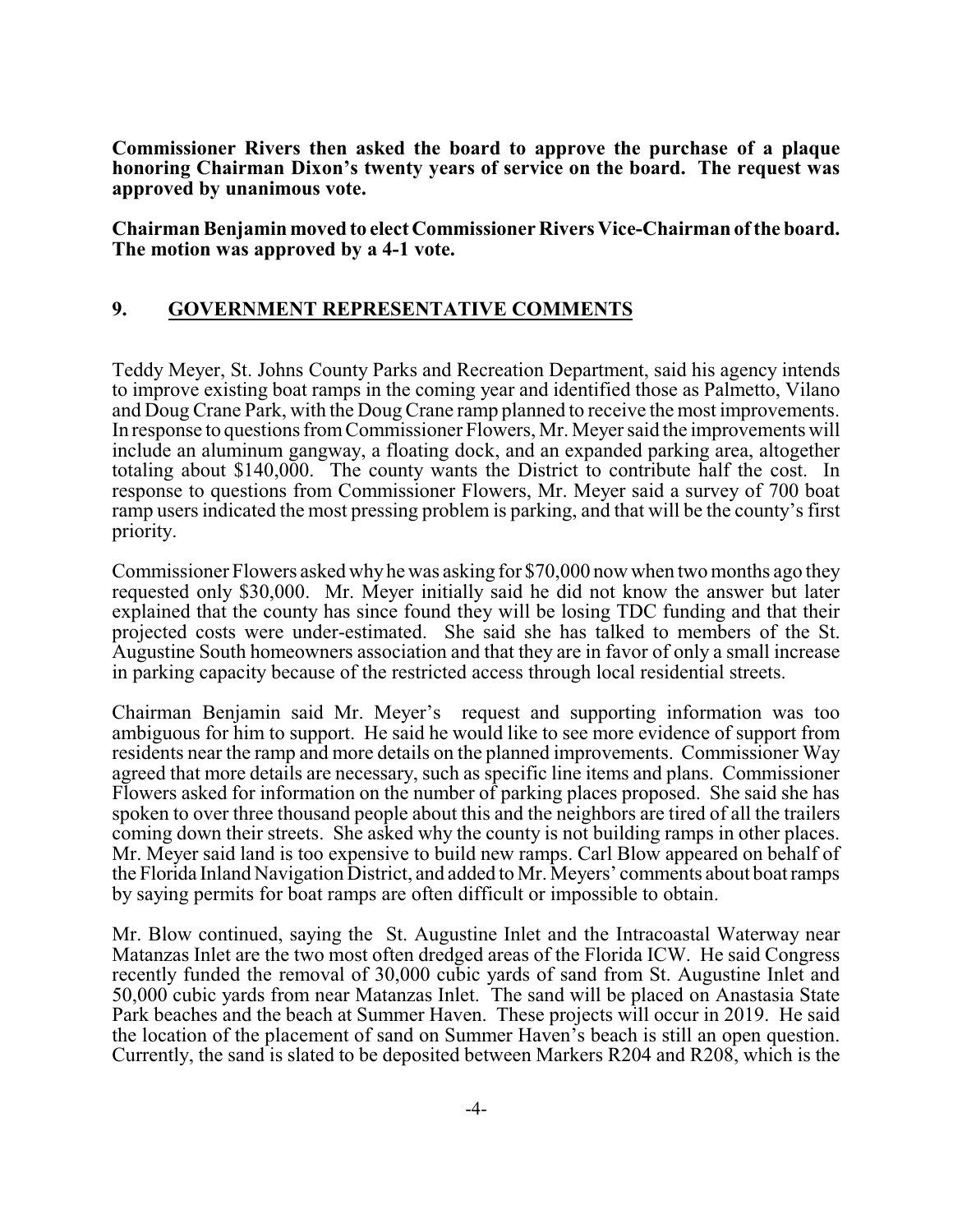south end of the beach.

The other primary mission of FIND is to assist the Corps of Engineers in maintaining the ICW and ensuring adequate public access. The Florida Legislature in the 1980's wanted to improve public access to the ICW, and FIND was created for that purpose.

FIND has an annual grant program for local waterway projects which grants are required to be matched by local funds. Distribution of grants depends on the tax revenue from each of FIND's twelve counties. St. Johns County's limit this year is \$650,000, and Mr. Blow encouraged all local agencies to make requests by April 1 each year for funds up to the entire limit available.

In response to questions from Commissioner Flowers, Mr. Blow said all grant applications need to be filed with FIND by the end of March, each year. He said the Port District has been of critical importance in providing matching funds for important local projects, such as dredging Salt Run and expanding public access. He said grants may be extended for three years after they are awarded, so the money does not have to be used immediately. In response to questions from Commissioner Way, Mr. Blow said the highest ranking projects are usually dredging, boat ramps, working waterfront, and public access. Projects sited away from the ICW are automatically lower priority, and FIND will provide up to 25% of the cost of acquiring land for new boat ramps. In response to questions from Commissioner Flowers, Mr. Blow said installing a boat ramp beside the May Street Bridge would be problematic because of environmental permitting, even for non-motorized craft like kayaks.

Cpl. Josh Underwood, SJSO Marine Unit, reported his agency spent 175 hours on the water last month, answered 65 calls for service, performed 19 vessel inspections, wrote 12 warnings, issued 6 citations, performed 14 marine sanitation inspections, and cited 4 shrimpers for turtle device violations. He said their main focus has been marine sanitation and that many live-aboards now use composting toilets. He said many transients anchor near Crane Park because of access, and that the county is considering establishing a mooring field there. He said 14 boats regularly anchor there and 11 are live-aboards. Commissioner Flowers said the area needs a pump-out boat to prevent pollution from human waste.

Chris Pacetti, St. Augustine Fire Department, said his agency responded to 11 calls last month and 10 requests for assistance. His agency also trained with FWC, SJSO, and the Coast Guard.

Lt. Steve Zukowski and Officer Bill Miller, FWC, reported on local marine topics including derelict vessels, events, accidents, agency matters, and fisheries. They said the derelict trimaran near Marineland had floated into the marsh and will now be removed by the University of Florida at its expense. New low speed zone buoys for area bridges have arrived but still await permits from the Corps of Engineers prior to installation. The Regatta of Lights will take place December 8, 2018, at the bayfront and FWC will be there, along with